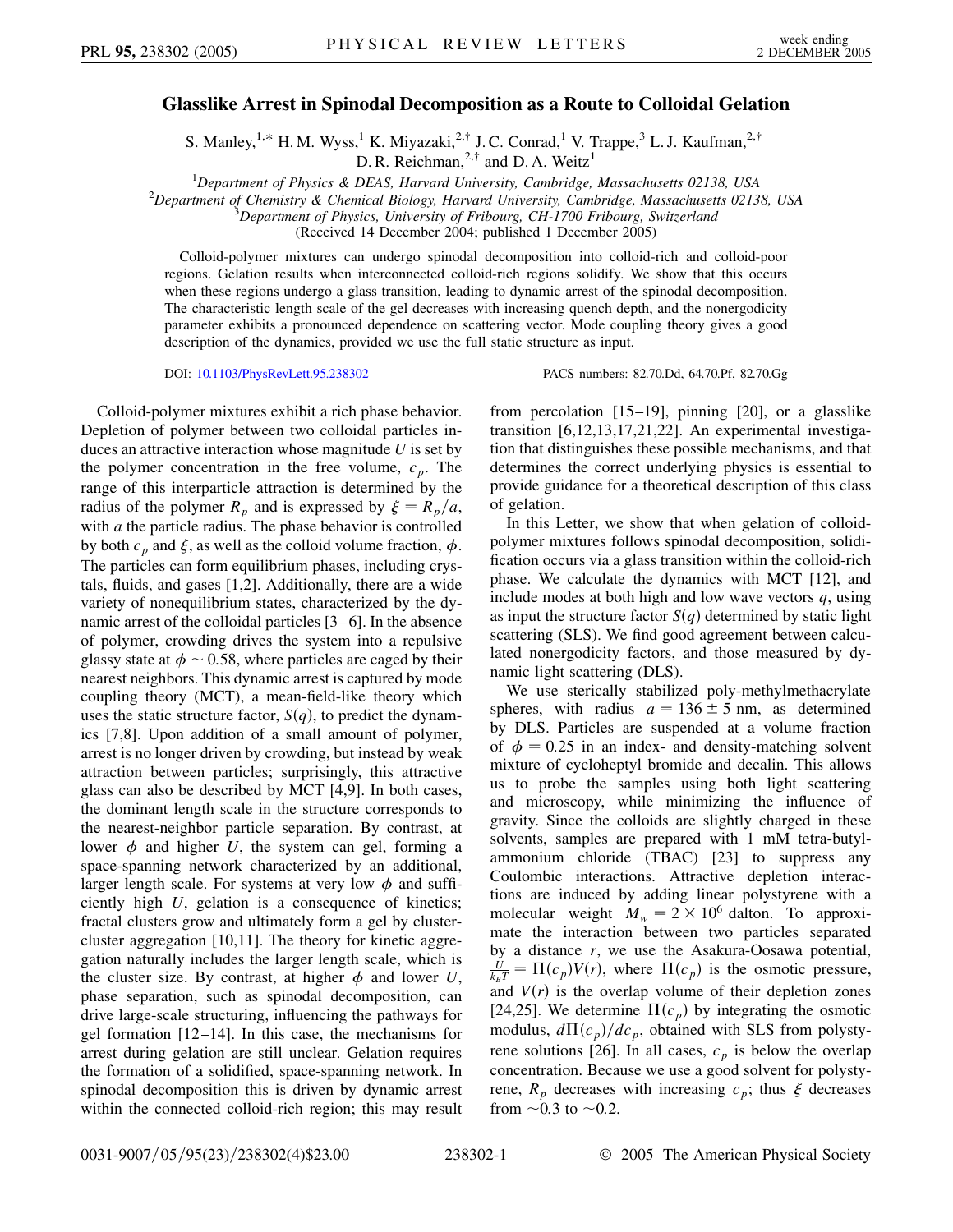We study the structures formed at different *U* by measuring the SLS intensity,  $I(q)$ , over a wide range of scattering vectors. Using a goniometer with an Ar-ion laser, with a wavelength *in vacuo*  $\lambda = 514.5$  nm, we measure *I*(*q*) for 2.4  $\mu$ m<sup>-1</sup> < *q* < 21  $\mu$ m<sup>-1</sup>. We use the Percus-Yevick (PY) [27] approximation to calculate the static structure factor for hard spheres,  $S_{\text{HS}}(q)$ . We normalize the scattering intensity obtained from a polymer-free sample by  $S_{\text{HS}}(q)$  to determine the particle form factor  $F(q)$ which we use to obtain  $S(q)$  for all other samples. All data are affected by multiple scattering which increases the intensity near the minimum of the form factor [28], and this effect is mitigated by the normalization. To access lower q, 0.2  $\mu$ m<sup>-1</sup> < q < 1.7  $\mu$ m<sup>-1</sup>, the scattered light obtained using a collimated He-Ne laser, with  $\lambda =$ 633 nm, is projected onto a screen, which is imaged using a CCD camera. The intensity is averaged around rings of constant *q*, and normalized by a factor chosen to best match the low- and high-*q* data for the sample with  $c_p = 0$ . This combination of measurements allows us to probe structures from length scales just below the particle size,  $qa \sim 4$ , up to tens of particle diameters,  $qa \sim 0.03$ .

For weak attractions,  $U \le 2.6k_BT$ , the dominant feature in  $S(q)$  is the nearest-neighbor peak, as shown in Fig. 1. The peak position shifts to higher *q* relative to that of  $S_{\text{HS}}(q)$ ; this reflects that particles are, on average, closer together. Concomitantly, there is a slight increase in  $S(q)$  at low *q* by comparison to  $S_{\text{HS}}(q)$ . As we increase the attraction further,  $U \le 2.9k_BT$ , the magnitude of the particleparticle peak increases sharply, and its width becomes narrower, reflecting a strong increase in correlations between neighboring particles. This increase is highlighted by  $\Delta S_m$ , the difference between the value of *S(q)* at the nearest-neighbor peak and its value at the minimum at lower *q*, shown in the inset of Fig. 1. Concurrently, an intense peak appears at small wave vectors, reflecting the sudden appearance of large-scale structures. This peak



FIG. 1 (color online). Wave vector dependence of the static structure factor for  $U/k_BT = 2.46$  (dashed line), 2.62 (dasheddot line), 2.89 (O), 3.06 ( $\triangle$ ), and 3.85 ( $\diamondsuit$ ). The solid line corresponds to the hard-sphere *S*(*q*) expected at  $\phi = 0.25$ . Inset: *U* dependence of  $\Delta S_m$ , defined as the difference between the value of  $S(q)$  at the nearest-neighbor peak and that at the minimum at  $qa \sim 1$ . The dotted line denotes the point at which the particle-particle position becomes highly correlated. A sharp peak appears concurrently at low *q*.

appears almost immediately after mixing ceases, and shows only weak time dependence over 30 min, shifting to slightly lower *q*. The position of the low-*q* peak shifts to higher *q* as *U* is increased, indicating that the characteristic length of the system becomes smaller; this is accompanied by a reduction in the degree of spatial correlation at the nearest-neighbor length scale, indicated by a decrease in  $\Delta S_m$ . Once the gels form, we see little evidence of aging in either their structure or dynamics.

To further elucidate the morphology of the network, we use coherent anti-Stokes Raman scattering (CARS) microscopy [29,30] to directly image the samples. At low interaction energies,  $U \le 2.6k_BT$ , there is no resolvable structure in the CARS images. However, upon a slight increase in the attraction,  $U \ge 2.9k_BT$ , large, spacespanning networks appear, filling the entire field of view, as shown in Fig. 2. The structures are static over the  $\sim$  30 min measurement time; thus, these images provide direct evidence of the presence of a dynamically arrested network that spans space. As *U* increases, the characteristic length scale of the network decreases. This is qualitatively consistent with the *U* dependence of the low-*q* peak in  $S(q)$ ; furthermore, spatial Fourier transforms of the images exhibit a peak at  $q_c$  consistent with that measured with light scattering. The resultant characteristic sizes,  $R_c \sim$  $\pi/q_c$ , are shown by the circles in Fig. 2. These structures are much larger than expected for diffusion-limited cluster aggregation [10], which predicts  $R_c \sim 3a$ , too small to be resolved in the CARS images.



FIG. 2 (color online). Images obtained by CARS microscopy:  $U/k_BT = 2.46$  (top left);  $U/k_BT = 2.89$  (top right);  $U/k_BT = 2.46$ 3.06 (bottom left);  $U/k_BT = 3.85$  (bottom right). The dotted line between the two upper images denotes the boundary beyond which long-lasting, space-filling structures are observed. The scale bars correspond to 10  $\mu$ m and the circles to  $\pi/q_c$ , where *qc* is obtained from the small angle SLS data. Inset: Schematic phase diagram for colloid-polymer mixtures as polymer concentration and colloid volume fraction are varied, where the glass transition line is marked (GL). Points denote the approximate location of our samples.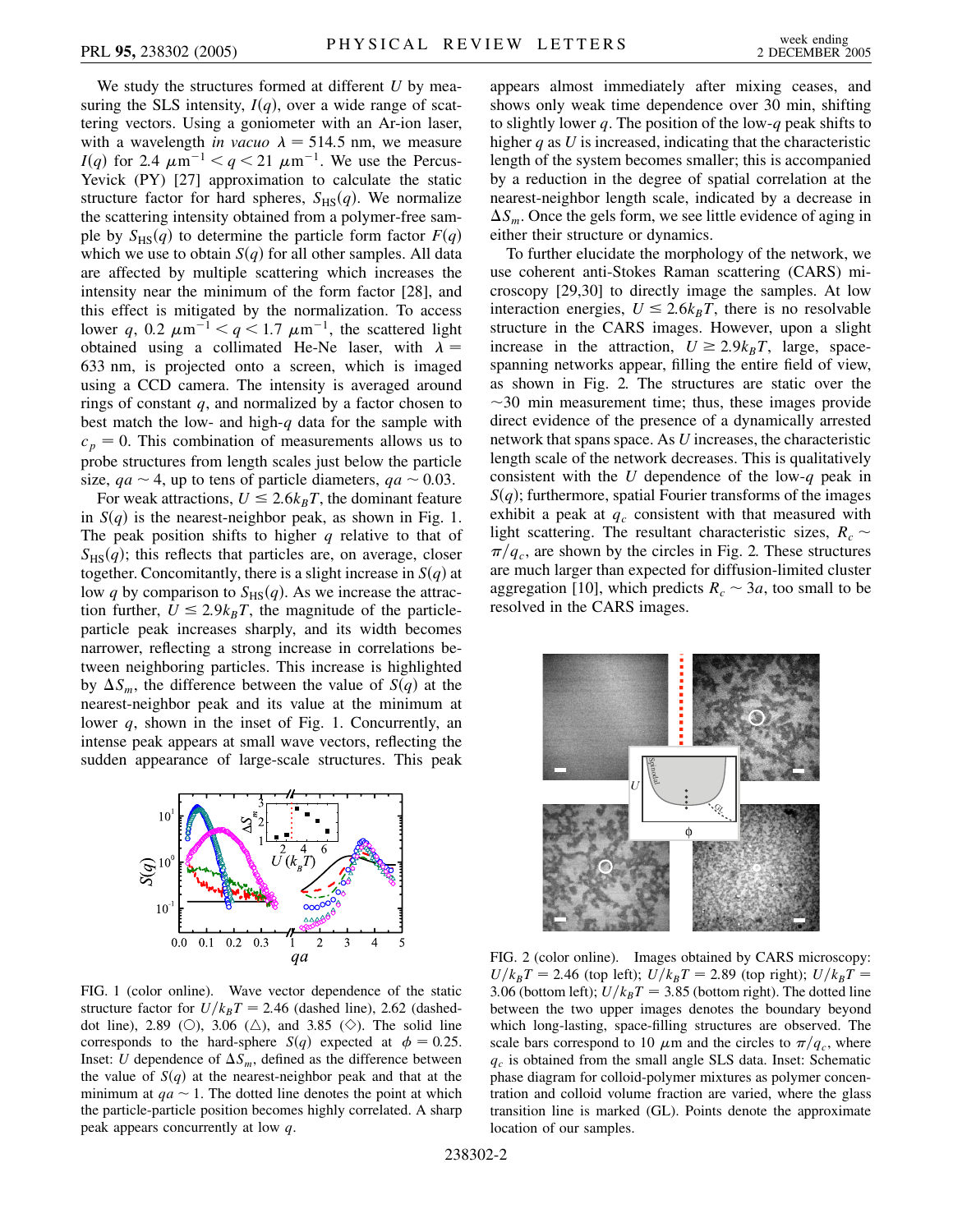The abrupt appearance of space-spanning networks with increasing *U* is accompanied by a pronounced change in the dynamic structure factor,  $f(q, t)$ . For  $U \le 2.6k_BT$ ,  $f(q, t)$  is ergodic, as shown by the lines in Fig. 3(a), where we plot  $f(q, t)$  for  $qa = 3.5$  as a function of the viscositycorrected delay time  $t\eta_0/\eta$ , with  $\eta_0$  and  $\eta$  the viscosities of the solvent and the background polymer solutions, respectively. The decays are reasonably well described by single exponentials and the decay times increase only slightly with *U*. For  $U \ge 2.9k_BT$ ,  $f(q, t)$  no longer fully decays, as shown by the symbols in Fig. 3(a); this is consistent with dynamic arrest of the network over the time scales of the experiment. For these samples, we use the ensemble-averaged scattering intensity to correct the measured time-averaged data and to determine  $f(q, t)$  [31].

The sudden onset of dynamically arrested networks with increasing *U* suggests that the system crosses the spinodal line, as shown schematically in the inset of Fig. 2. Samples quenched above the spinodal line separate into interconnected colloid-poor and colloid-rich regions which span space. Gelation occurs when the local particle concentration in the colloid-rich regions is sufficiently high that the particles become arrested; this leads to a solidification of the network and arrest of the spinodal decomposition. In spinodal decomposition, the rate of increase of the local  $\phi$ increases with quench depth, which depends on *U*; thus, dynamic arrest occurs more quickly for higher *U*, reducing the coarsening time of the phase separating system. Likewise, the initial characteristic length scale in spinodal decomposition decreases with quench depth. Thus, the characteristic length scale of the network decreases with increasing *U*, as shown in Figs. 1 and 2.

There are several mechanisms which may be responsible for the dynamic arrest within the colloid-rich region, including percolation [15–19], a cluster glass transition [6,22], or an attractive glass transition  $[12,13,17,21]$ . To help elucidate the mechanism for the arrest, we measure  $f(q, t)$  as a function of q. Although the samples remain nonergodic for all *q*, a slow decay persists even at the longest times measured, as shown for  $U = 2.89k_BT$  in Fig. 3(b). Thus, we determine the nonergodicity factors  $f_c(q)$  from the value of  $f(q, t)$  at  $t\eta_0/\eta = 0.2$  sec. For each  $U, f_c(q)$  is not monotonic in q; there are pronounced increases both at low *q* and at the nearest-neighbor peak  $qa \sim 3.5$  as shown by the symbols in Fig. 4; this is reminiscent of the shape of  $S(q)$ . These results cannot be explained by a percolation scenario, which predicts that  $f_c(q)$  decreases monotonically with *q*, and grows continuously from zero as *U* increases [18,19]. Instead, we compare the data with the behavior of  $f(q, t)$  calculated from MCT. Although MCT cannot rigorously be applied to highly heterogeneous, nonequilibrium systems [32], it should nevertheless qualitatively capture the nature of this gelation since the colloid-rich phase is solely responsible for the observed slow dynamics and dynamical arrest, and since there is a separation of time scales between local, glassy freezing and large-scale restructuring of the gel



FIG. 3 (color online). (a) Dynamic structure factor at the *q* value of the nearest-neighbor peak for  $U/k_BT = 2.46$  (dashed line), 2.62 (dashed-dot line), 2.89 (O), 3.06 ( $\triangle$ ), and 3.85 ( $\diamond$ ). To account for the increased viscosity due to the added polymer, the time axis is normalized by the ratio of the viscosity of the polymer solution to that of the solvent,  $\eta/\eta_0$ . (b) Dynamic structure factor for  $U/k_BT = 2.89$  obtained at  $qa = 1.29$  ( $\square$ ), 1.9 (vertical bars), 2.49 ( $\triangle$ ), 3.03 ( $\heartsuit$ ), 3.52 ( $\triangledown$ ), 4.07 (solid line), and 4.31 ( $\times$ ). The vertical line denotes the *f*(*q, t*) values used to approximate the nonergodicity factor  $f_c(q)$ .

[12]. However, to account for gelation, we must use the full  $S(q)$  as input, including the peak at low q which accounts for the larger length scale structures of the gel; thus, we use the measured  $S(q)$  shown in Fig. 1. In addition, since the MCT results are sensitive to very high *q* contributions of  $S(q)$ , we extend the data using values calculated with the Asakura-Oosawa potential [33]. The volume fraction of the colloid-rich region  $\tilde{\phi}$  is left as a free parameter [34], and is chosen to best match the calculated  $f(q, t)$  to experimental data. For  $U = 3.85k_BT$ , we find  $\tilde{\phi}$ is within the range for which MCT predicts local nonergodicity for a homogeneous system. For  $U = 2.89k_BT$ and  $U = 3.06k_BT$ , we find the values of  $\tilde{\phi}$  to be slightly below the values required for local nonergodicity. We evaluate  $f_c(q)$  by choosing a time for which the calculated value matches that of the experiment at  $qa = 3.5$ . For all *U*, our MCT predictions are in excellent agreement with the data, as shown by the solid lines in Fig. 4; moreover, this agreement persists if we evaluate  $f_c(q)$  at longer times.



FIG. 4 (color online). Wave vector dependence of the nonergodicity factor. The symbols are the measured  $f_c(q)$ . From bottom to top the data are for  $U/k_BT = 2.89, 3.06,$  and 3.85. The solid lines are obtained from the MCT calculation using  $S(q)$  as input; experimental  $S(q)$  at low and high q were smoothed and joined with a spline fit, while at the highest *q* we use an asymptotic expression for the numerical solution of the PY equation for the Asakura-Oosawa potential, adjusted to match the data. We use values  $\tilde{\phi} = 0.37, 0.52,$  and 0.50 respectively; the dashed lines are obtained by neglecting the low angle peak.